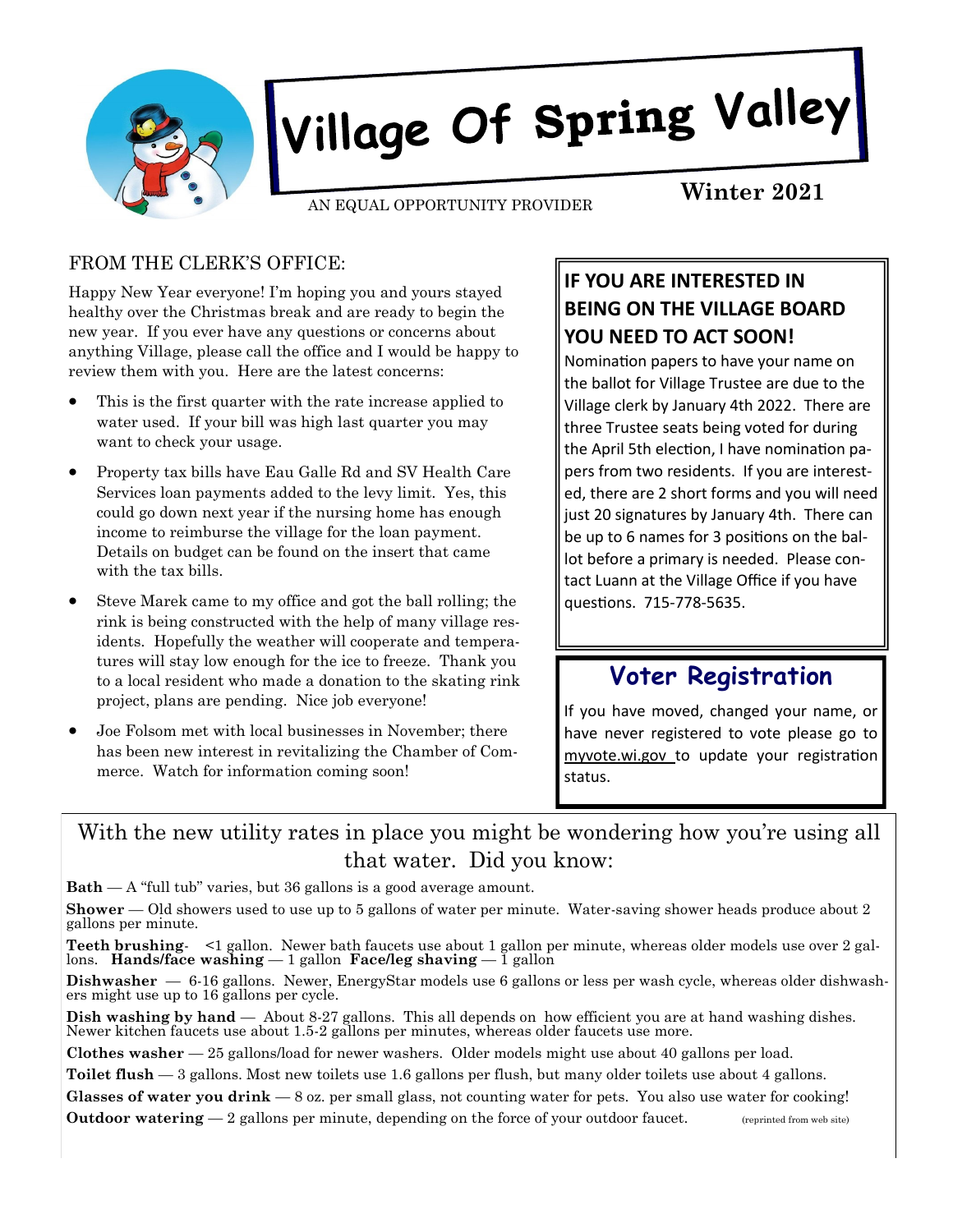# **2022 Dog and Cat Licensing**

All dogs over 5 months of age are to be vaccinated and licensed. Village ordinance requires this for cats as well. The fees are: neutered or spayed dogs and cats are \$20.00, intact are \$30.00. In order to

avoid a late penalty fee of \$5.00 please make sure your pets are licensed by April 1st, 2022. Owners who fail to license their dogs and cats are subject to a \$169.50 fine. Licensing forms were included with your property tax bill. If you do not receive a tax bill, they can be found on the village website site at www.springvalleywi.com or you can call the Village office and we'll mail you a form. When applying for a license owners must provide a current rabies vaccination certificate. Landlords please pass this information on to your tenants.

**Spring Valley Pet Vaccination Clinic Friday, January 21st 1-5 p.m. S407 Newman Ave (Village Shop)**  Elmwood vaccination clinic is Saturday, January 22nd 9 a.m.—1:00 p.m. No vaccination clinic in Plumb City

**PLEASE bring any updated vaccination records or reminder cards for each animal**.



**WINTER SNOW REMOVAL STREETS AND SIDEWALKS**



**Winter Parking restrictions** went into effect **November 1, 2021** and will continue through March 31st 2022. Spring Valley Police Department will be issuing tickets to vehicles parked illegally during these hours, regardless of snowfall. If you are experiencing mechanical difficulty or have overnight guests please contact the police department to avoid a ticket. Public Works-Lead can also issue tickets if necessary during a snow event.

#### **HOMEOWNERS RESPONSIBLIITY TO SHOVEL THEIR WALK:**

If snow accumulates on a sidewalk due to natural means and/or by any other means, the sidewalk shall be cleared of all the accumulated snow and/or ice within 24 hours from the time the snow ceases to accumulate on the sidewalk. If ice has formed on a sidewalk in such a way that it cannot be removed, the owner, occupant or person in charge of the sidewalk shall keep the sidewalk sprinkled with sand and/or salt to permit safe travel by pedestrians. *If you fail to remove the snow and/or ice after you have been notified the Village will do so at a minimum charge of \$100.00 per hour.*



Shovel snow from around your fire hydrant. Residents are asked to clear snow from the hydrant located near their property.

After a snowfall, check the condition of your mailbox and post. Keeping snow from in front of the mailbox is the owner's responsibility.





Please make sure to pull the garbage cans back to the house or garage after garbage day pick up. Things should be off the streets when the village needs to be out plowing snow.

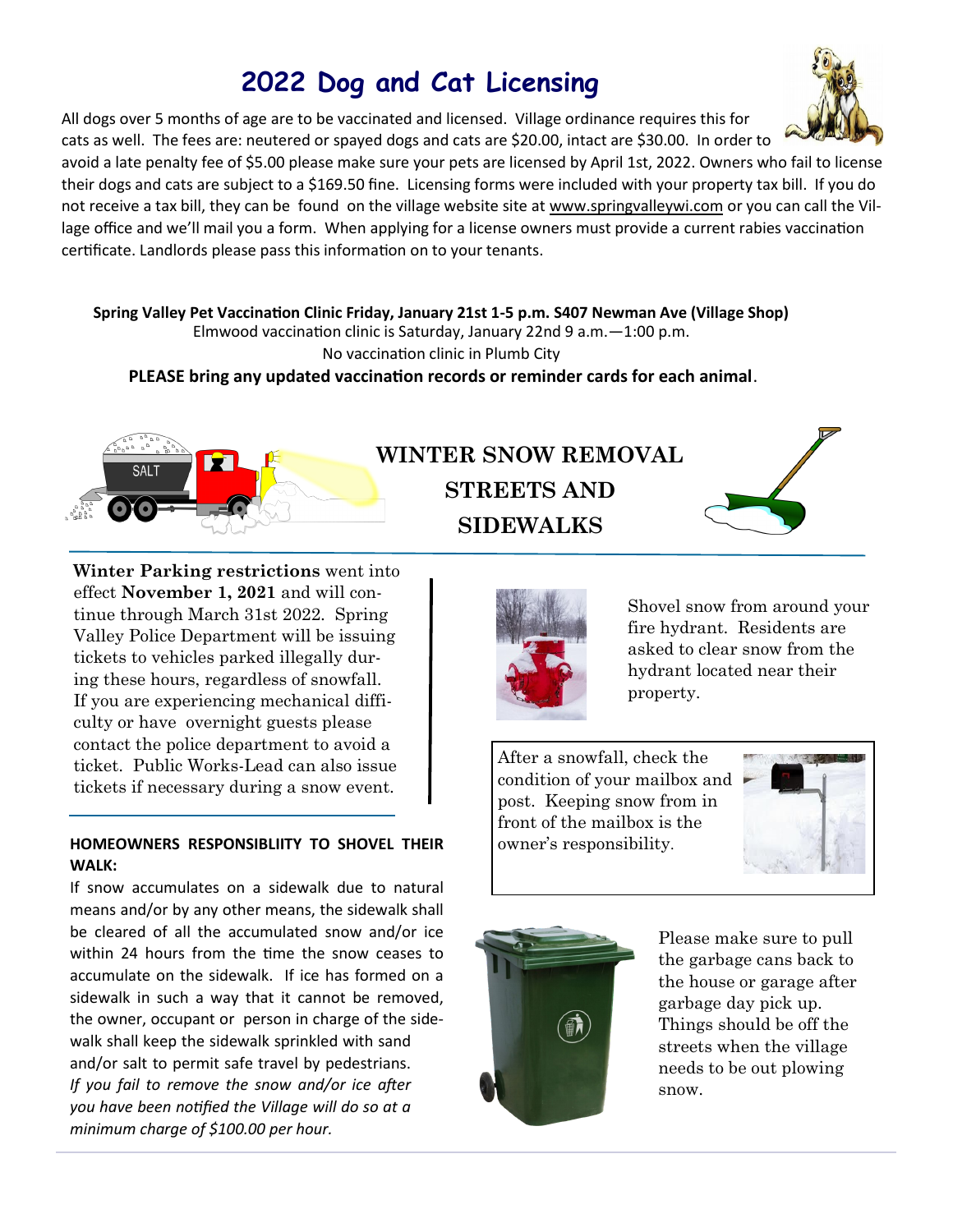#### **The Spring Valley Police Dept is going to be doing an active check to make sure all residences are in compliance.**

HOUSE NUMBERS—Is your house properly numbered? Police, Fire, and EMS are asking that houses be properly numbered. In an emergency, being able to properly locate your house is crucial. Pursuant to 38-158(b) of the Village Code of Ordinances, Display. The owner, occupant or agent in charge of a premises shall cause the official street number assigned to

such building as provided in subsection (a) of this section to be affixed to each principal building controlled by him, and the maintenance of such affixed number. The physical numbers shall not be less than 2 ½ inches high, on a background of not less than three inches. Such physical numbers shall be provided by the village administrator's office, if requested, at cost. All numbers shall be preceeded with

the letter of one of the following E/W/N/S. Each required number shall be affixed on the particular building in a location so that it may be easily and readily seen by a person of ordinary eyesight on the public street or highway upon which the building abuts. Buildings abutting also on a public alley shall also affix the street number in a location so that it may be seen in a similar manner from such alley. (Code 1988, § 4-2-15)



Village Assessor-Bowmar Appraisal Michael Kochaver 715-834-1141

Building Inspector-All Croix Inspections-Todd Dolan 715-377-2152

Garbage Pick up-Paul's Industrial Garage 715-792-5209

WE Energies 800-242-9137

Xcel Energy 800-895-4999

St. Croix Electric 800-924-3407

Food Pantry 715-778-5988



#### Visit our web page at www.springvalleywi.com

If you're looking for information on the Village, look no further than the Spring Valley web site. Board and committee members, agendas and minutes, office closings, Community Center and Handy Andy availability dates, voting information, construction and Police Department updates, common ordinances, zoning, Dam Days information, and many other informational items can be found here. For suggestions on helpful content call the village office.

#### **Village Office** Luann Emerson, Clerk/Treasurer clerk@springvalleywi.com

Ruth Esanbock, Office Assistant svassist@springvalleywi.com 715-778-5635 Monday - Friday 8:00am - 4:30pm

#### **Public Works Department**

Steven Kirby

Public Works Lead

Joe Hoheisel Public Works Assistant 715-778-4238

**Spring Valley Police Department 715-778-5678 Sharon Verges, PT Chief chief@svpolice.org Dulcie Lilly, FT Officer officer2302@svpolice.org**

**Spring Valley Fire Department Mike Fitzjarrell, Chief 715-778-4452**

**Spring Valley Ambulance Tod Jorgenson, Director**

#### **Village Board Members**

**President:**

Marsha Brunkhorst 778-4382

#### **Trustees:**

| Mary Ducklow  | 778-5975 |
|---------------|----------|
| (open)        |          |
| Andy Vorlicek | 778-4248 |
| Liz Erickson  | 778-4506 |
| Ruth Lukes    | 778-5828 |
|               |          |

Rich O'Connell 778-4862

The Village Board meets the first Wednesday of each month at 6:15 p.m. in the Council Room at The

Village Hall.